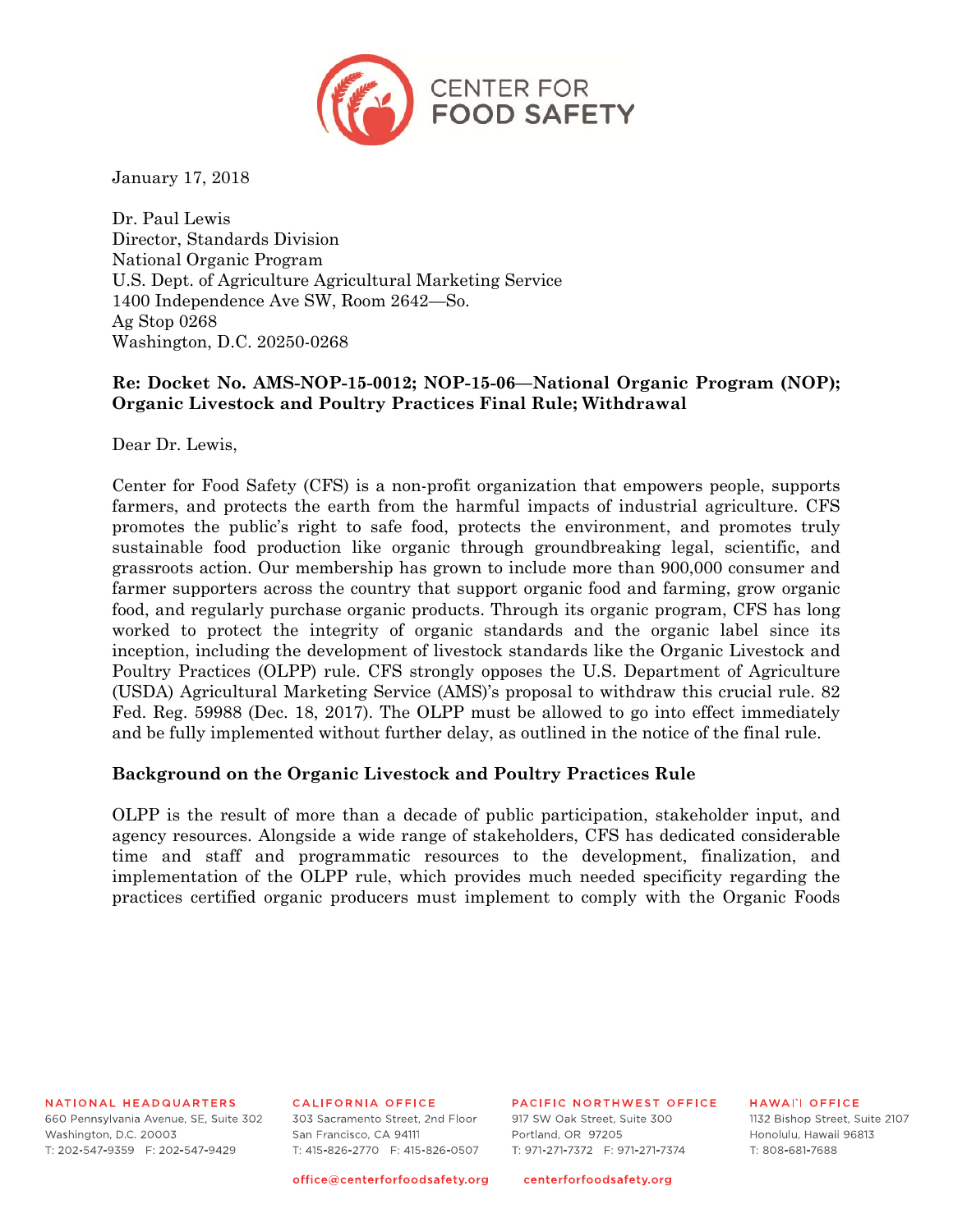Production Act of 1990 (OFPA).<sup>1</sup> It strengthens the existing regulatory language on the care and wellbeing of animals raised on certified organic farms and promotes consistency in the organic meat and poultry market. USDA received thousands of comments in support of the rule during its development. Since its publication, USDA also received thousands more public comments supporting its implementation in response to the Agency's multiple delays.

OLPP is a prime example of the robust process outlined under OFPA to leverage stakeholder input, consult experts, and engage with farmers to craft clear standards that strengthen the integrity of organic production and the USDA organic label. OLPP is the product of that process working effectively and as Congress intended. OLPP was developed *with* organic producers, the overwhelming majority of which support this rule going into effect. For poultry, USDA stated in the notice of the proposed rule that the rule is based on input from producers on the practices "that would improve the overall quality of life for birds."2 OFPA created the National Organic Standards Board (NOSB) as an advisory body to USDA on organic standards, and charged NOSB with recommending additional standards for the care of organic livestock. 7 U.S.C. §§ 6518; 6509. NOSB unanimously recognized that the 2011 NOSB recommendation upon which OLPP was based "was the product of a decade of public NOSB meetings, lengthy discussions, public comment periods and consultation from organic producers, processors, consumers, and the veterinary and scientific community."3 And that consumer trust in organic, a trust which is required for organic to remain viable, depends on the "strength and consistent application" of the organic standards. *Id.* USDA, along with NOSB, has proceeded accordingly to craft standards that are much needed for consistency and consumer confidence in organic.

# **OFPA Authority for Animal Welfare Standards**

 

OFPA provides USDA the express authority to promulgate standards for the health, including welfare and wellbeing, of organically produced livestock. When OLPP was adopted in January 2017, and indeed throughout its ten-year creation, USDA interpreted OFPA as giving it the authority to promulgate additional rules for the care of organic livestock, including OLPP. 82 Fed. Reg. 7042-01 (Jan. 19, 2017) ("AMS affirms that USDA has the authority to conduct this rulemaking; this action falls within our purview to implement the Organic Foods Production Act."). This authority stems from at least three provisions in OFPA, including the Secretary's general rulemaking authority, 7 U.S.C. §

<sup>1</sup> CFS provided written comment to USDA on OLPP as it was being developed. CFS Comment on Proposed Rule and Attachments (July 13, 2016), AMS-NOP-15-0012-5127; CFS Attachments to Comment (July 14, 2016), AMS-NOP-15-0012-5123; CFS Comments on Proposed Delay (June 9, 2017), AMS-NOP-17-0031-46698. CFS has also submitted written comments and letters related to animal welfare in organic to the National Organic Standards Board in May 2012, April 2011, November 2009, December 2008, September 2006, and June 2006.

<sup>2</sup> National Organic Program; Organic Livestock and Poultry Practices, 81 Fed. Reg. 21956- 22009, 21991 (April 13, 2016).

<sup>3</sup> Statement adopted unanimously by the National Organic Standards Board, April 20, 2017 Meeting Transcript at 185:4-191:11.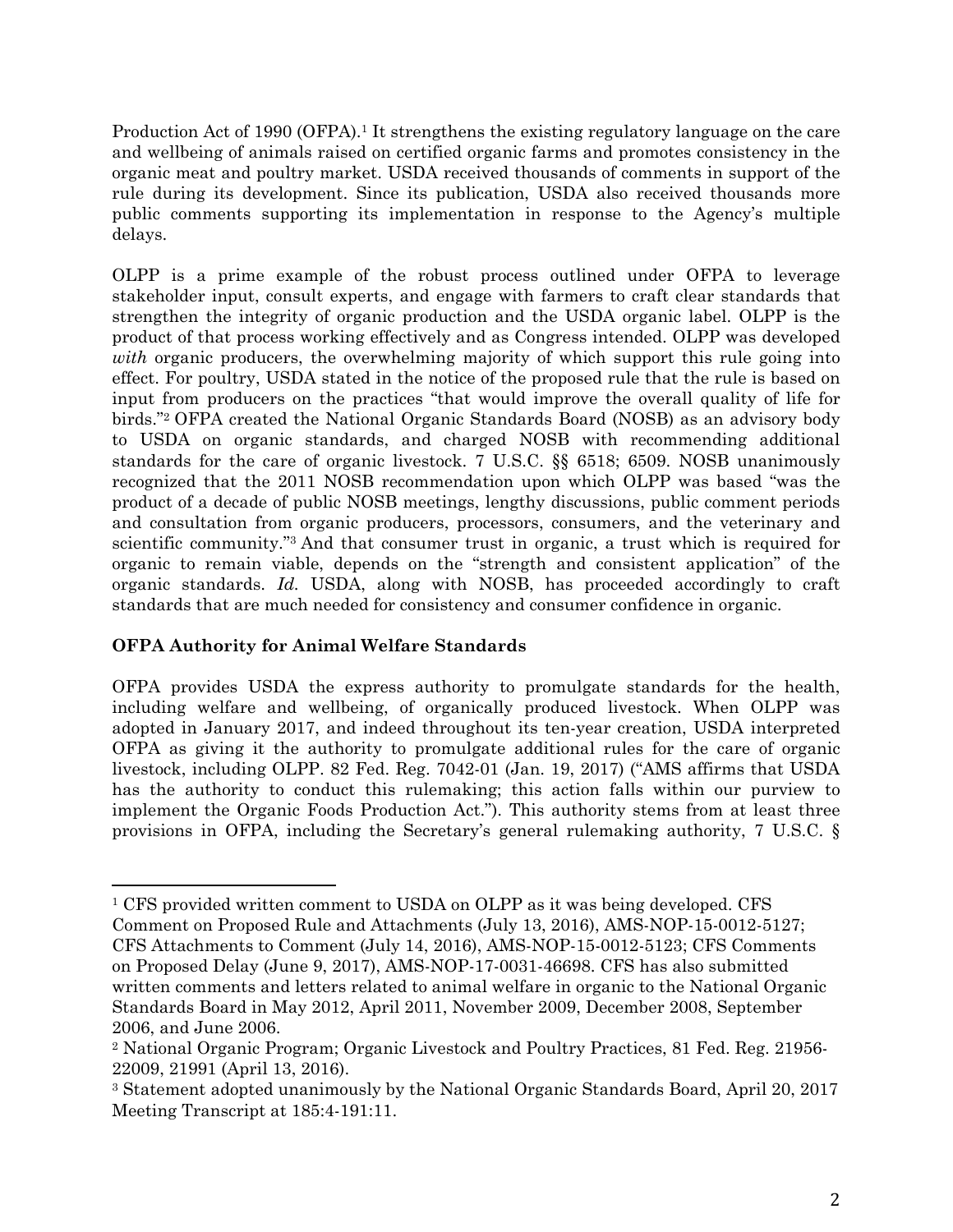6503, and more specifically the sections for animal production practices and materials, § 6509 and § 6513.

First, section 6503 commands the Secretary to "establish an organic certification program for producers and handlers of agricultural products that have been produced using organic methods," and to consult with NOSB in developing that program. *Id.* § 6503(a), (c). Second, section 6509(d)(2) commands the NOSB to recommend standards "for the care" of livestock, in addition to the existing OFPA provisions for livestock health care. The first subsection in section  $6509(d)$ , section  $6509(d)(1)$ , lists "prohibited practices" including the use of subtherapeutic antibiotics, systemic internal parasiticides on a routine basis, and medication, other than vaccinations, in the absence of illness. 7 U.S.C.  $\S$  6509(d)(1). Then, beyond these specific animal drug prohibitions, OFPA commands NOSB to recommend "standards in addition to those in paragraph (1) for the care of livestock to ensure that such livestock is organically produced." *Id.* § 6509(d)(2). Third, following NOSB recommendations for animal care under section  $6509(d)(2)$ , section  $6509(g)$  directs the Secretary to develop detailed regulations through notice and comment rulemaking to implement livestock production standards provided under section 6509 generally. This is the proper process by which OFPA standards are set: NOSB makes recommendations based on its members' expertise, research, and stakeholder input, and USDA, with public notice and input, adopts rules. Fourth, section 6513(c) requires that organic livestock producers have an organic livestock plan, which shall contain provisions designed to foster the organic production of livestock consistent with OFPA. The organic livestock plan is where an operation lays out how it will comply with the organic standards, including rules for raising livestock organically, beyond simply avoiding certain substances.

Accordingly, by its plain language, OFPA requires that additional livestock care standards be recommended by NOSB, *id.* § 6509(d)(2), and then adopted through notice and comment rulemaking, *id.* § 6509(g). The ordinary meaning of the term "care" is very broad, clearly encompassing living conditions beyond just the provision or prohibition of certain animal drugs. Dictionary definitions of "care" bear this out, defining "care" as: "The provision of what is necessary for the health, welfare, maintenance, and protection of someone or something;" "Serious attention or consideration applied to doing something correctly or to avoid damage or risk;"4 "painstaking or watchful attention;" "maintenance;" and "charge or supervision."5 Similarly, the plain meaning of "health," used in the title of section 6509(d), includes wellbeing beyond just medications or illness: health is defined, for example, as "the condition of being sound in body, mind, or spirit" and "a condition in which someone or something is thriving or doing well."6 The same goes for "heath care," defined as: "efforts made to maintain or restore physical, mental, or emotional well-being especially by trained and licensed professionals."7

Beyond the clear, unambiguous wording of OFPA, the context supplied by lawmakers at the time of its passage make it abundantly clear that Congress intended for the federal organic

<sup>4</sup> Oxford English Dictionary, https://en.oxforddictionaries.com/definition/care.

<sup>5</sup> Merriam-Webster Dictionary, https://www.merriam-webster.com/dictionary/care.

<sup>6</sup> Merriam-Webster Dictionary, https://www.merriam-webster.com/dictionary/health.

<sup>7</sup> Merriam-Webster Dictionary, https://www.merriam-webster.com/dictionary/ health%20care.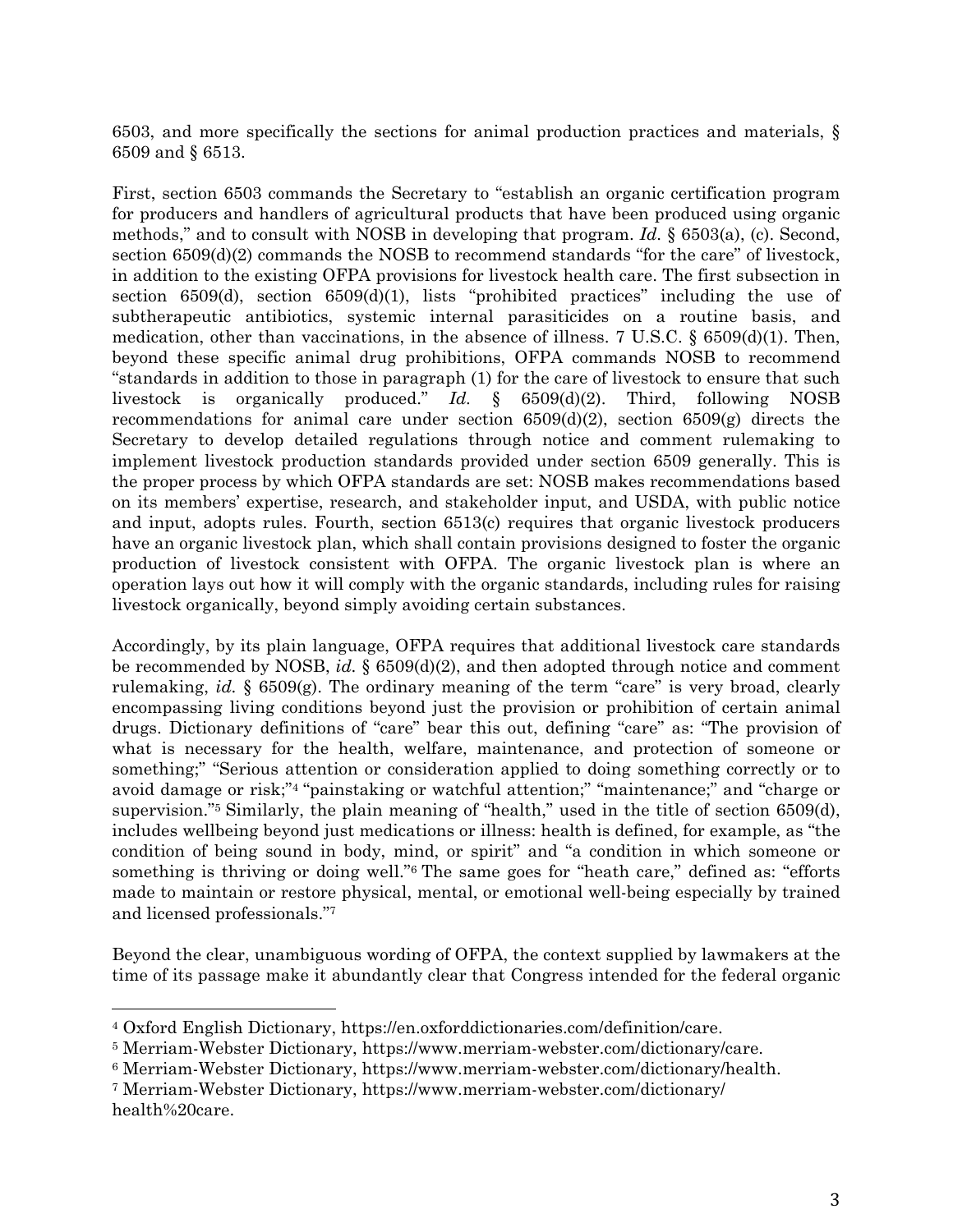program to require superior animal welfare practices on certified organic farms. The 1990 Senate Report that accompanied OFPA stated that, while organic livestock production was a small industry in the U.S. at the time, "[w]ith additional research and as more producers enter into organic livestock production, the [Senate Committee on Agriculture, Nutrition, and Forestry] expects that USDA, with the assistance of the National Organic Standards Board will elaborate on livestock criteria."8

Later in the same report, the Senate states that:

 

The [Senate Committee on Agriculture, Nutrition, and Forestry] expects that, after due consideration and the reception of public comment, the [National Organic Standards] Board will best determine the necessary balance between the goal of restricting livestock medications and *the need to provide humane conditions* for livestock rearing. The Board shall recommend livestock standards, in addition to those specified in this bill, to the Secretary.9

Without question, this report language illustrates that the congressional drafters of OFPA intended for the organic livestock criteria to include animal welfare provisions, including requiring humane conditions.

As a staff member of Senator Patrick Leahy's (D-VT) office during the drafting of OFPA, former USDA Deputy Secretary Dr. Kathleen Merrigan was intimately involved<sup>10</sup> in the crafting of OFPA's language and the creation of the federal organic program. Many in the organic community credit Dr. Merrigan as the principal drafter. In testimony before the National Organic Standards Board (NOSB) in 2007, Dr. Merrigan stated definitively that:

[A]nimal health and welfare issues have always been a part of the [National Organic Program] agenda…when we were framing the legislation in 1989 and 1990, I can assure that animal health and welfare issues, as nascent as the livestock sector was in the organic then, were on peoples' minds. And we saw that when we developed the livestock sector and more expertise in organic livestock management, that animal health and welfare issues would be part and parcel to all the standards.<sup>11</sup>

<sup>8</sup> Senate Report 101-357. July 6, 1990. "Report of the Committee on Agriculture, Nutrition, and Forestry, United States Senate, to accompany S. 2830 together with Additional and Minority Views." 101st Congress – 2nd Session P. 292.

<sup>9</sup> Senate Report 101-357. July 6, 1990. "Report of the Committee on Agriculture, Nutrition, and Forestry, United States Senate, to accompany S. 2830 together with Additional and Minority Views."  $101<sup>st</sup> Congress - 2<sup>nd</sup> Session.$  Pp. 302-303 (emphasis added).

<sup>10</sup> In testimony to NOSB, Dr. Merrigan stated: "I worked for the Senate Agriculture Committee in the late eighties, early nineties, working for Chairman Patrick Leahy, and drafted the Organic Foods Production Act of 1990, the Senate committee report that is, in large measures, still the major text of congressional intent that helps in the administration of the law." U.S. Department of Agriculture. November 28, 2007. Testimony of Kathleen Merrigan, National Organic Standards Board Meeting, Arlington VA, at 200.

<sup>11</sup> U.S. Department of Agriculture. November 28, 2007. Testimony of Kathleen Merrigan, National Organic Standards Board Meeting, Arlington VA, at 201.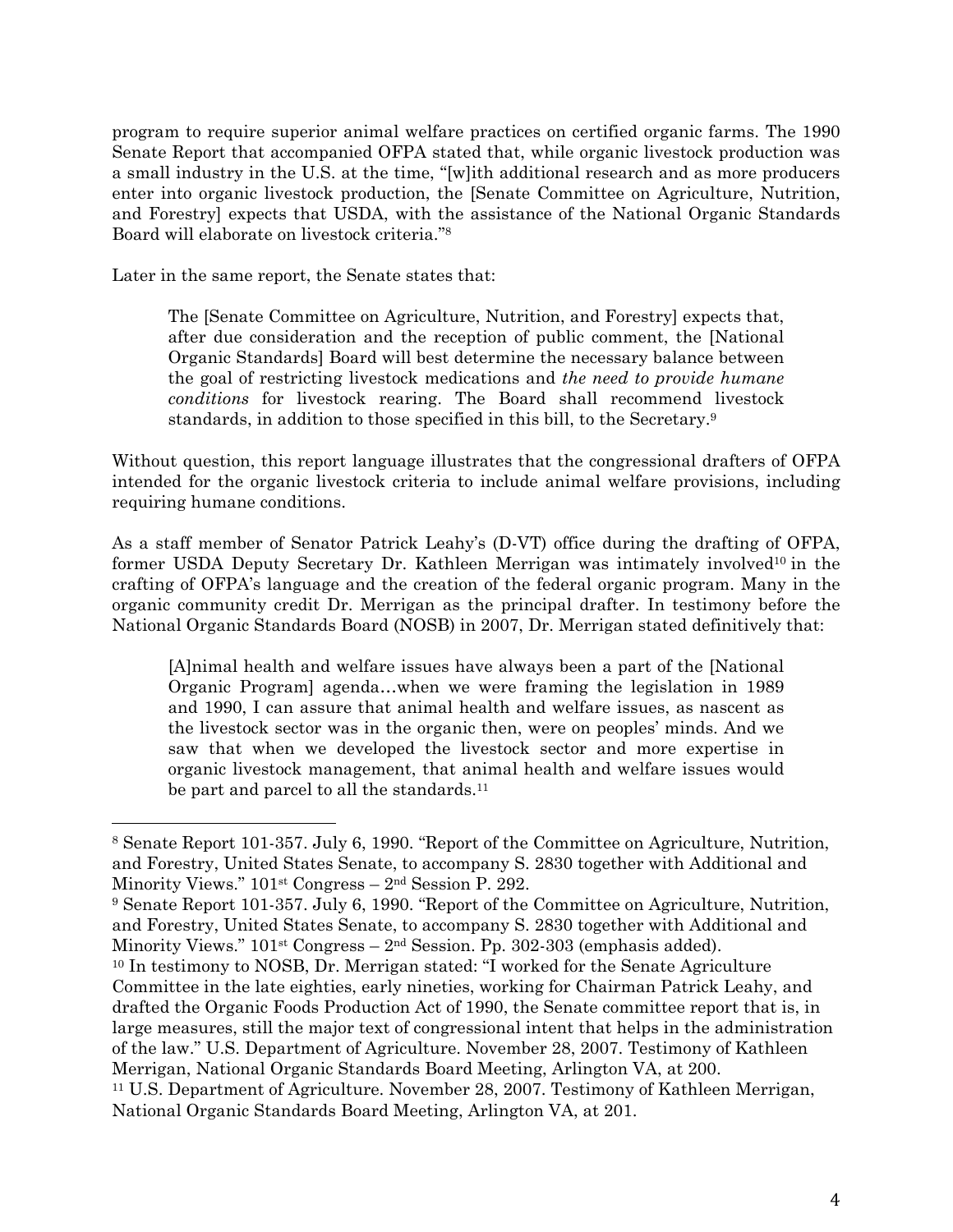Dr. Merrigan clearly elucidates that the intent was for the National Organic Program (NOP) to enshrine in the animal health organic standards provisions for the overall welfare of organic animals. Organic requirements were never intended to be limited to prohibiting certain animal drugs, but to provide for the overall wellbeing of certified organic animals.

Later in the same 2007 testimony, Dr. Merrigan states that "[i]t was on the agenda in 1990; it's still on the agenda today. When we look at the final rule that was put out by USDA and the National Organic Program, again, a whole lot of anticipation of health and welfare standards for livestock…animal health and welfare standards are expected to be a part of a fully developed, robust National Organic Program."12

Indeed, USDA has long exercised this authority to implement additional regulations regarding the care of organic livestock. In 2000, when the first set of regulations for organic were promulgated, they required that "[t]he producer of an organic livestock operation must establish and maintain livestock living conditions which accommodate the health and natural behavior of animals." 7 C.F.R. § 205.239 (2000). And in 2010, USDA adopted rules providing more specific feed and living conditions for ruminants raised organically. Access to Pasture, 75 Fed. Reg. 7154 (February 17, 2010) (codified at 7 C.F.R. §§ 205.237; 205.239; 205.240). The Access to Pasture rule was promulgated using the same process as the OLPP, with multiple NOSB recommendations and tens of thousands of comments from producers, retailers, handlers, certifying agents, consumers, trade associations, organic associations, animal welfare organizations, consumer groups, state and local government entities, and various industry groups. *Id.* The overwhelming majority expressed support for heightened animal welfare requirements, including as relevant there, opposition to confinement as anathema to organic. The 2010 Access to Pasture regulations were based on the same authority as the OLPP and fulfilled the same OFPA purpose to ensure consistency and meet consumer expectations:

The purpose in amending the NOP regulations is to make clear what access to pasture and grazing mean under the NOP. A stated purpose of the OFPA (7 U.S.C. 6501) is to *assure consumers that organically produced products meet a consistent and uniform standard*. This action is being taken to facilitate and improve compliance and enforcement and satisfy consumer expectations that ruminant livestock animals are grazing pastures and that pastures are managed to support grazing throughout the grazing season. Sufficient specificity and clarity will bring uniformity in application of the livestock regulations and enable certifying agents and producers to assess compliance. The amendments set minimal objectives which align with consumer expectations and producer perspectives. Producers can select measures suitable to the conditions of their operation, regardless of size or location, to meet and exceed the requirements.

Id. at 7154 (emphasis added). The OLPP is an extension of USDA's past rulemaking under OFPA, meeting the need to provide specific and consistent standards for organic animal

<sup>&</sup>lt;sup>12</sup> U.S. Department of Agriculture. November 28, 2007. Testimony of Kathleen Merrigan, National Organic Standards Board Meeting, Arlington VA, at 201-202, 203.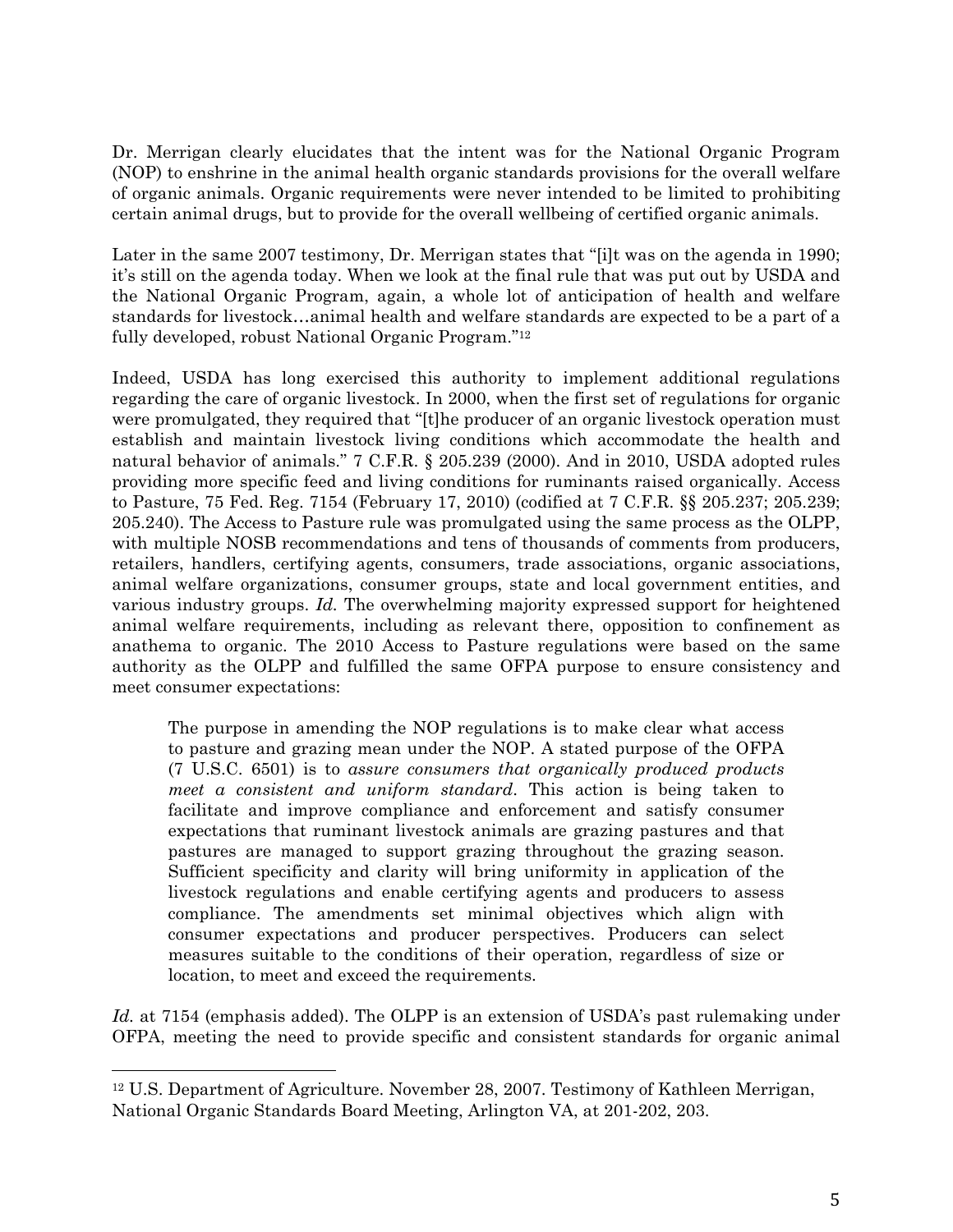care, here addressing the needs of avian livestock as opposed to ruminants. OLPP Final Rule, 82 Fed. Reg. 7042, 7082 ("In 2010, AMS published a final rule (75 FR 7154, February 17, 2010) clarifying the pasture and grazing requirements for organic ruminant livestock, which partially addressed OFPA's objective for more detailed livestock standards. This rule extends that level of detail and clarity to all organic livestock and poultry, and would ensure that organic standards cover their entire lifecycle, consistent with recommendations provided by USDA's Office of Inspector General and nine separate recommendations from the NOSB.").

### **USDA's New Interpretation of OFPA Ignores Plain Statutory Language, is Not Permissible, and is Arbitrary and Capricious.**

USDA now reverses its decades-long interpretation of OFPA and claims that the unambiguous language in OFPA does not allow it to promulgate OLPP. 82 Fed. Reg. 59989- 90 (Dec. 18, 2017). USDA suggests that sections  $6509(d)(2)$  and (g) authorize it only to issue regulations that that are "similar to those described in section 6509(d)(1) *and* that are shown to be necessary to meet the congressional objectives specified in 7 U.S.C. 6501." *Id.* at 59990. This reading completely ignores the plain language of section 6509(d)(2), which states that NOSB "shall" recommend additional standards "for the care" of organic livestock, and the language in section 6509(g) requiring that the Secretary "shall" hold public hearings and "shall develop detailed regulations…to guide implementation of the standards for livestock" provided generally under section 6509. Contrary to USDA's new unprecedented interpretation, given the plain meaning of the words "for the care" of livestock and the OFPA drafters own words about animal welfare standards, it is unambiguous that OFPA authorizes, and in fact requires, that USDA promulgate additional animal care standards beyond those animal drug prohibitions listed at section 6509(d)(1). USDA provides no reasoning and points to no support in OFPA for its contention that section  $6509(d)(2)$  is so limited, and instead tries to write the requirement of additional standards for livestock care out of existence.

As to its contention that NOP regulations must be "necessary" to meet the goals of OFPA, the section in question states clearly that additional standards for the care of animals are necessary to ensure that livestock are "organically produced." *Id.* § 6509(d)(2). Moreover, as USDA itself stated when it adopted OLPP, this regulation is necessary to meet the goals of OFPA:

This final rule creates greater consistency in organic livestock and poultry practice standards. Based on recommendations from the Office of Inspector General and the National Organic Standards Board, AMS determined that the current USDA organic regulations (7 CFR part 205) covering livestock care and production practices and living conditions *needed additional specificity and clarity to better ensure consistent compliance by certified organic operations* and to provide for more effective administration of the National Organic Program (NOP) by AMS. *One purpose of the Organic Foods Production Act of 1990 (OFPA) (7 U.S.C. 6501-6522) is to assure consumers that organically produced products meet a consistent and uniform standard (7 U.S.C. 6501)*.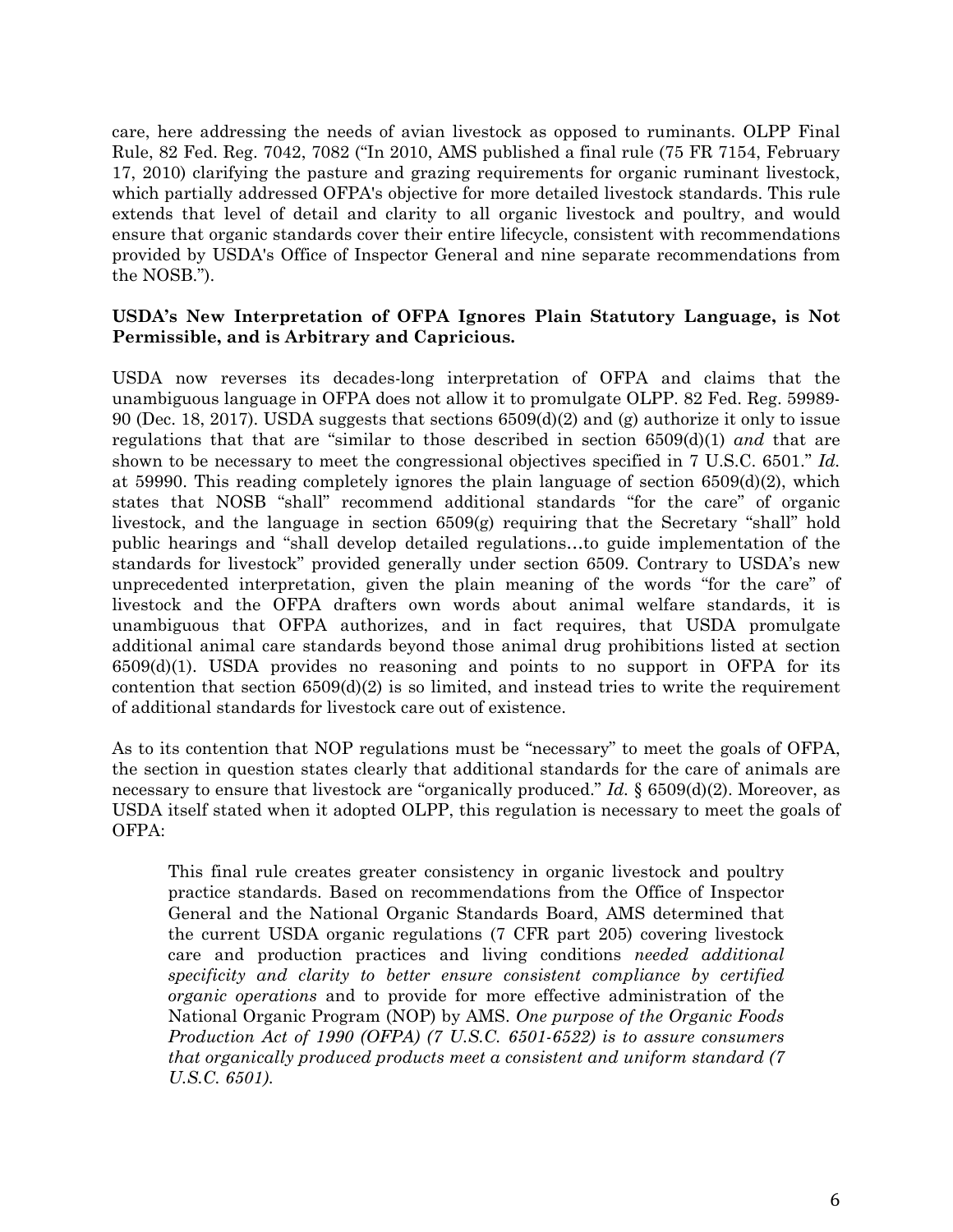82 Fed. Reg. 7042-01 (emphasis added). As the Inspector General noted in its 2010 review of the National Organic Program, the livestock care standards, specifically as to outdoor access and space requirements pre-OLPP were not being consistently enforced due to lack of clarity. USDA concurred with OIG's recommendation to clarify these standards, noted that NOSB had been working on recommendations for animal welfare and outdoor access for livestock for many years, and stated that it would continue to work with NOSB as to these standards.13 Thus, OLPP clearly fulfills the OFPA purpose of assuring consumers that organically produced animal products meet a consistent and uniform standard.

Congress here expressly and unambiguously granted USDA the authority to promulgate standards for the care (including health and welfare) of organically raised animals. The inquiry ends there, and USDA's new interpretation is entitled to no deference in the face of clear, unambiguous statutory language and Congressional intent. *Chevron U.S.A. Inc. v. NRDC*, 467 U.S. 837 (1984). All provisions of a statute must be given meaning, not rendered superfluous, and read together, in harmony. To the extent USDA now believes that the provision title "Heath care" somehow renders section 6509(d)(2) inoperative or limited to animal drugs provisions just like section 6509(d)(1), it ignores both that subchapter headings cannot limit the plain meaning of the operative text of a statute, *Florida Dept. of Revenue v. Piccadilly Cafeterias, Inc.*, 554 U.S. 33, 47 (2008), and that even if the title is used as a tool to resolve doubts as to the meaning of a statute, the phrase "health care" cannot reasonably be limited to just drugs. Health and care have a far more holistic meaning, as they do in other contexts—for example, we do not limit our definition of human health to what drugs are available to treat illness, but rather include other aspects of wellbeing, such as a nutritious diet and physical exercise.

USDA, AMS in addition to other branches of USDA, international bodies and a large body of research, recognizes that animal welfare and health are synonymous.14 Indeed, in July 2013, USDA published a guidance on organic livestock requirements stating that, "organic livestock must be raised in a way that accommodates their health and natural behavior," and lists the following criteria for complying with this requirement: access to the outdoors; shade; clean, dry bedding; shelter; space for exercise; fresh air; clean drinking water; direct

<sup>13</sup> Office of Inspector General, *Oversight of the National Organic Program*, 22, 26 (March 2010).

<sup>14</sup> World Animal Health Organization, *Animal Health Code*, Article 7.1.2(1),

http://www.oie.int/index.php?id=169&L=0&htmfile=chapitre\_aw\_introduction.htm (recognizing that practices that improve animal welfare also improve animal health); *see also* World Animal Health Organization, *Global Animal Welfare Strategy* 3 (2017), http://www.oie.int/fileadmin/home/eng/Media\_Center/docs/pdf/85SG/AW/EN\_OIE\_AW\_Stra tegy.pdf; *see generally* European Food Safety Authority, 2007, *Animal Welfare Factsheet* (March 2007) ("Why is animal welfare important for animal health? Lack of an adequate standard of animal welfare compromises the ability of animals to grow, reproduce, and survive. Maintaining an adequate level of animal welfare reduces the incidence of disease and improves animal health.") *and* European Commission Scientific Committee on Animal Health and Animal Welfare, *The Welfare of Chickens Kept for Meat Production (Broilers)* (March 21, 2000).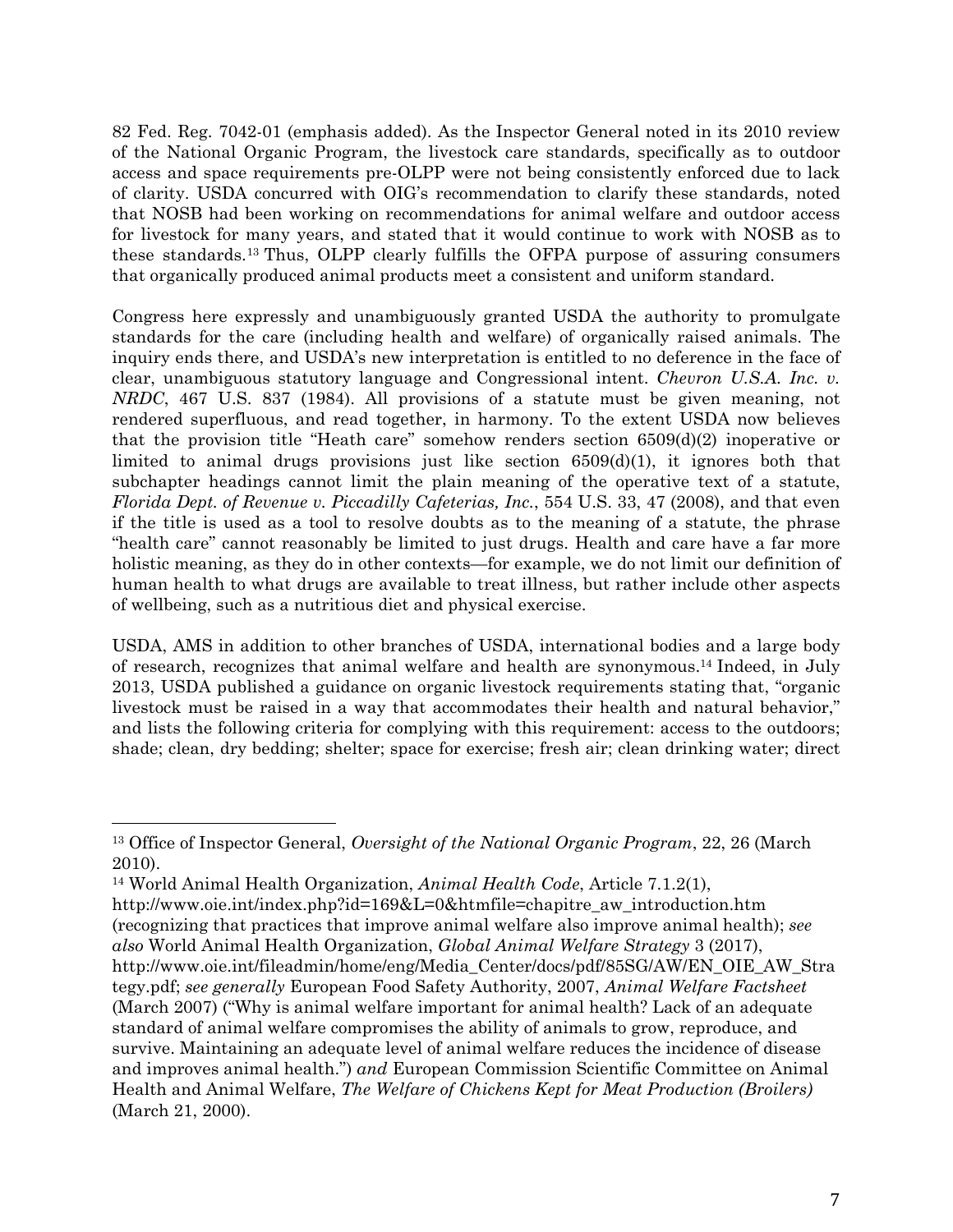sunlight. 15 Additionally, USDA's *Guidelines for Organic Certification of Poultry* states: "Animal health is the result of preventative and on-going management efforts to create living soils, provide nourishing forage and feed, and improve the quality of livestock life. Animals must be kept in healthy, low stress environments."16

OFPA plainly and unambiguously authorizes additional NOP regulations for animal care and welfare. Even if the statute were ambiguous, USDA's new interpretation of section 6509 is not a reasonable or permissible reading, given the plain meaning of the terms and intent of the drafters. As USDA itself has noted, organic consumers expect organic livestock to be raised with humane conditions that support their natural behaviors, $17$  and consistency in meeting those standards is a primary purpose of OFPA. Tens of thousands of commenters, including organic farmers and consumers, support these standards and agree that USDA has not just the authority, but the duty, to ensure that animal products labeled "organic" have a high standard of animal welfare.

Moreover, USDA's claim that it lacks authority to adopt animal welfare standards is a 180 degree shift from its views of the last 28 years since OFPA's promulgation, and is arbitrary and capricious. 5 U.S.C.  $\S$  706. This monumental shift is not merely an inconsistency— USDA's new interpretation runs contrary to the intention of the OFPA drafters, years of NOSB recommendations, and the agency's own stance mere months ago. It also leads to absurd consequences. If USDA is correct that it lacks authority to issue any regulations for animal care that do not relate strictly to animal drugs  $(\S 6509(d)(1))$ , then it was also without authority to issue the ruminant Access to Pasture rule in 2010 and indeed much of the 2000 regulations for organic. By USDA's new rationale, all of these prior regulations would be considered *ultra vires*. With the change in administration, USDA now seeks to undo years of work to build the organic label as a trustworthy and meaningful standard. This is untenable, especially in the face of overwhelming support by the very industry regulated under OFPA for OLPP and animal welfare rules in general.

Finally, USDA has the duty to consult with NOSB in developing organic standards, and specifically as to livestock care standards. 7 U.S.C. §§ 6503(c); 6509(d)(2). Yet USDA has not consulted with NOSB as to the withdrawal of OLPP, and its failure to do so violates OFPA and the Administrative Procedure Act, 5 U.S.C. § 706. To the contrary, during its April, 2017 meeting, the NOSB unanimously voted to formally recommend to the Secretary

<sup>15</sup> USDA, *Organic Livestock Requirements* (July 2013), https://www.ams.usda.gov/ sites/default/files/media/Organic%20Livestock%20Requirements.pdf.

<sup>16</sup> AMS/NOP, *Guidelines for Organic Certification of Poultry*, https://www.ams.usda.gov/ sites/default/files/media/Poultry%20-%20Guidelines.pdf.

<sup>&</sup>lt;sup>17</sup> A majority of U.S. consumers, regardless of purchasing habits, believe that it is very or extremely important that organic animals are raised on farms with high welfare standards; this number skyrockets to 86% for regular organic consumers. Specifically as to organic eggs, over half of all consumers expect that hens are able to access and move freely in the outdoors, while 83% of regular organic purchases believe organic hens must go outdoors. Consumer Reports National Research Center, *Animal Welfare Survey: 2017 Nationally-Representative Phone Survey* (March 18, 2017), http://greenerchoices.org/wpcontent/uploads/2016/01/2017-Animal-Welfare-Survey-Public-Report.pdf.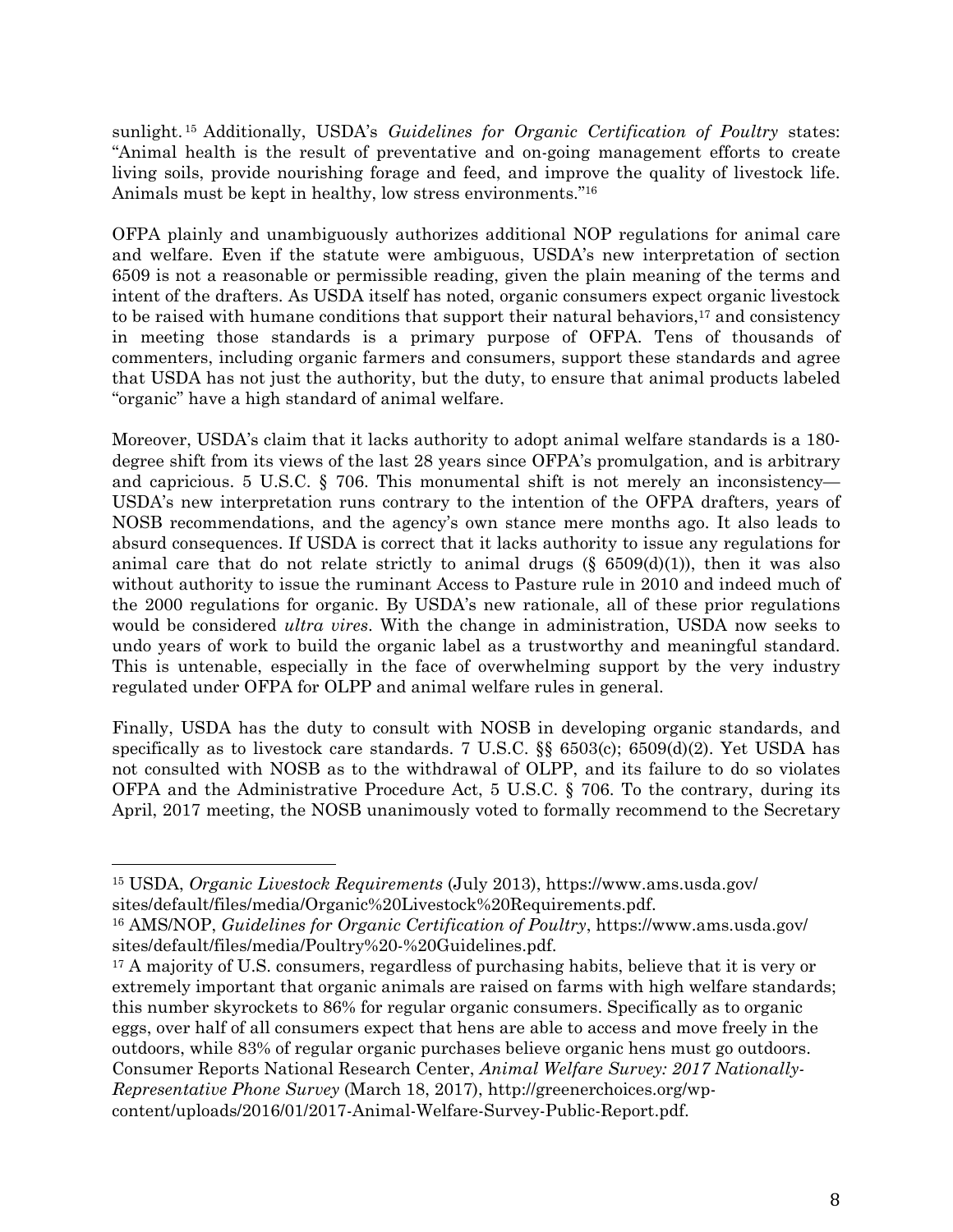that OLPP not be delayed and be allowed to go into effect no later than May 19, 2017.18 As part of that unanimous statement, NOSB reiterated its recognition that consumer trust in the organic label depends on the strength and consistency of application of organic standards, that NOSB has an "integral role" in the promulgation of these "volunteer" standards, and that OLPP was a consensus rule supported by organic producers, consumers, industry and NOSB. *Id.* at 185-86.

# **USDA's Second Rationale for Withdrawal is Arbitrary and Capricious**

USDA's second rationale for its proposed withdrawal of OLPP, the supposed regulatory burdens and costs to producers, relies on factors Congress never intended to guide organic standards, while ignoring the benefits (including non-economic benefits) of strong and consistent organic standards, as intended by OFPA. As such, this rationale is arbitrary and capricious.

First and foremost, cost considerations cannot impede improvement in the organic industry or efforts to better align the standards with the organic law and organic principles. The organic program is founded on process-based standards. Central to organic is the guarantee that the manner in which organic foods and goods are produced reflects specific social and ethical values. The organic law and regulations do not allow for cost concerns to prevent certified producers from meeting these values. OFPA is not a cost/benefit statute; it does not authorize USDA to refuse to promulgate a standard due to its cost to producers who choose to become certified organic. OFPA is unlike statutes where Congress does explicitly require the agency to compare risks and benefits when regulating, for instance, the Federal Insecticide, Fungicide, and Rodenticide Act (FIFRA), where EPA must consider the benefit of a pesticide as well as its adverse effects on the environment when registering pesticide products. 7 U.S.C. § 136a; 136(bb) ("The term 'unreasonable adverse effects on the environment' means (1) any unreasonable risk to man or the environment, *taking into account the economic, social, and environmental costs and benefits* of the use of any pesticide." (emphasis added)). OFPA, to the contrary, contains no such provision and does not couch standards for production in terms of costs and benefits.

Nor is it appropriate or legally permissible for USDA to transpose economic considerations from an extra-statutory, non-OFPA source, in order to overturn OFPA rulemaking. USDA's statutory mandate is to effectuate the purposes of OFPA in this rulemaking. Alleged economic considerations, which are erroneous in any event, see *infra*, are only relevant, if at all, to the extent they stem from an OFPA command, and OFPA is not a cost-benefit statute.

Moreover, organic certification, and therefore regulation under OFPA, is *voluntary*; food producers who do not wish to comply with the standards for organic production, which command a higher price, can sell food in the conventional market. This makes organic unique, and undercuts USDA's new rationale that any additional burden or cost to producers renders a regulation undesirable or unlawful. Organic producers were the

<sup>18</sup> Statement adopted unanimously by the National Organic Standards Board, April 20, 2017 Meeting Transcript at 185:4-191:11.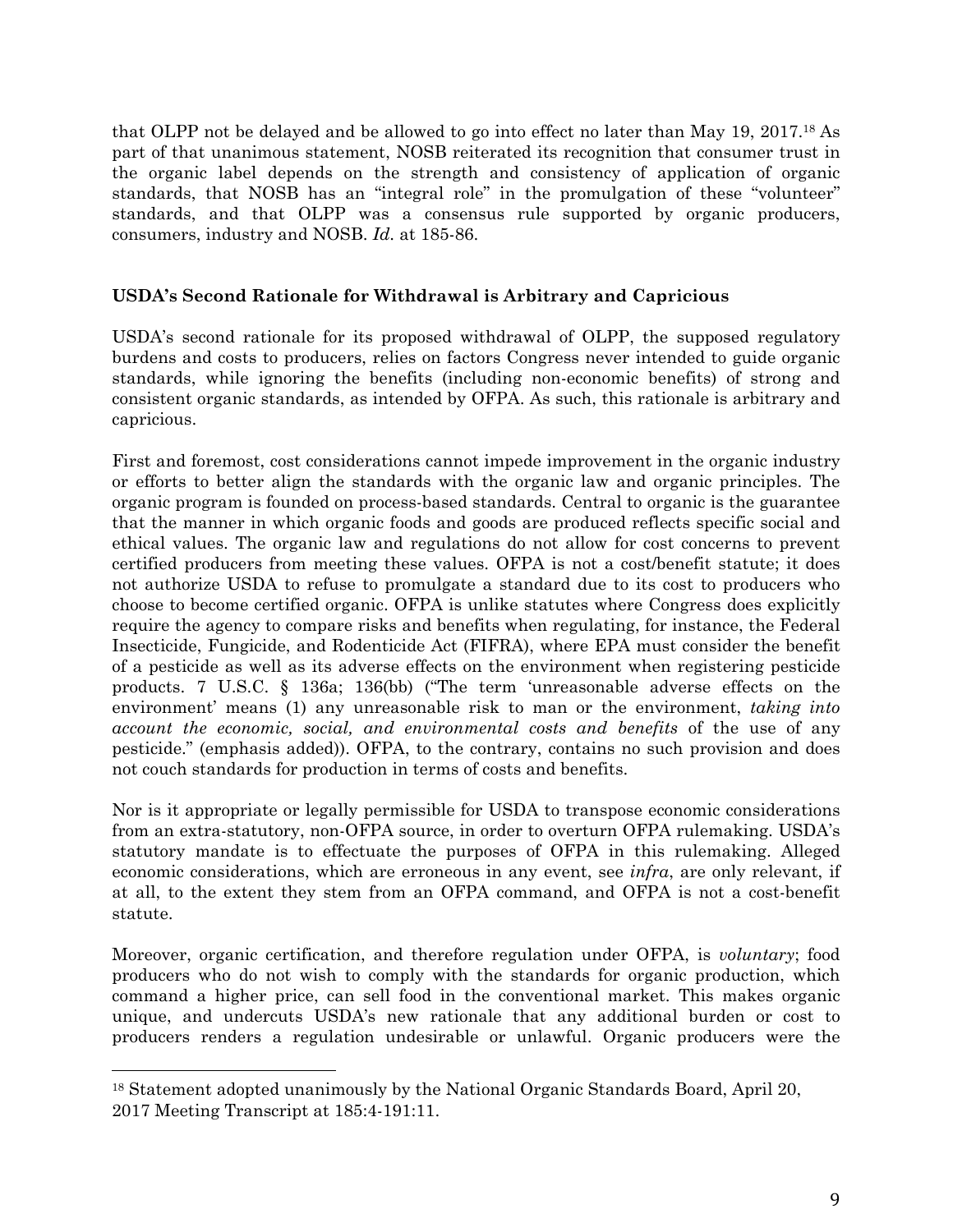proponents of OFPA itself, to provide consistency for organically-labeled products across the country and internationally. This same industry seeks the clarification that OLPP provides for organic animal care, because these standards reflect the high level of integrity for which consumers pay a premium and will level the playing field for organic poultry and egg producers.

USDA's discussion of the burden on producers from OLPP's implementation is wrought with flawed and problematic logic. In the notice of the proposed rule, "AMS notes that organic producers have already made significant investment in facilities and infrastructure to support the growing organic market under the current USDA organic regulations." 82 Fed. Reg. 59990. While this is true, this statement does not negate the need for improved animal welfare standards for organic producers or USDA's authority to promulgate such rules. Further, the OLPP rules do not represent a substantial burden to the vast majority of organic food animal producers or in any way devalue their investments made to date. To the contrary, it levels the playing field so that the vast majority of producers who made prior investments in raising animals humanely are not undercut by the handful of producers (1%) who have not made such investments, but are still able to sell their products as "organic" in the absence of the loop-hole closing OLPP.

Prior to the change in administration, USDA recognized that OLPP would largely codify existing industry practices, impose no costs for mammals, and no or marginal costs for the majority of organic egg and poultry producers. National Organic Program; Organic Livestock and Poultry Practices, 81 Fed. Reg. 21956-01 (April 13, 2016). USDA's own economic study—*Economic Impact Analysis of Proposed National Organic Standards Board Regulations for Living Conditions for Organic Poultry <sup>19</sup>*—looked at the estimated cost increases of complying with the proposed regulations for small (<16,000 birds), medium (16,000-100,000 birds), and large (>100,000 birds) organic egg and broiler producers. The analysis found that small and medium organic egg and broiler producers would have "negligible" additional costs as a result of implementing the NOSB's proposed regulations, and only marginal costs to large broiler producers. Additionally, as noted by NOSB in its unanimous statement to USDA in 2017, a survey conducted by the Organic Egg Farmers of America in 2014 indicated that the majority of egg producers, representing the majority of organic egg production, *already adhere* to the practices and standards in OLPP.20 Not only did USDA predict no or marginal cost increases from its proposed OLPP rule, it stated that even those producers who made operational changes to comply with the rule would see net returns from the organic market that would *exceed* the conventional cage-free market. 81 Fed. Reg. at 21992. Moreover, the clear and consistent standards imposed by OLPP are "needed and broadly anticipated by most livestock producers…." *Id.* at 21998.

Based on USDA's own analysis, large, medium, and small organic broiler producers and medium and small organic egg producers would all have *minimal* burden as a result of

<sup>19</sup> Vukina, *et al., Economic Impact Analysis of Proposed Regulations for Living Conditions for Organic Poultry: Phase 3 Report* (Aug. 2012); Vukina, *et al., Proposed changes in living conditions for broilers under the National Organic Program will have limited economic effects* (2014); Vukina, *et al., Economic effects of proposed changes in living conditions for laying hens under the National Organic Program* (2014). 20 NOSB Meeting Tr. at 186 (April, 2017).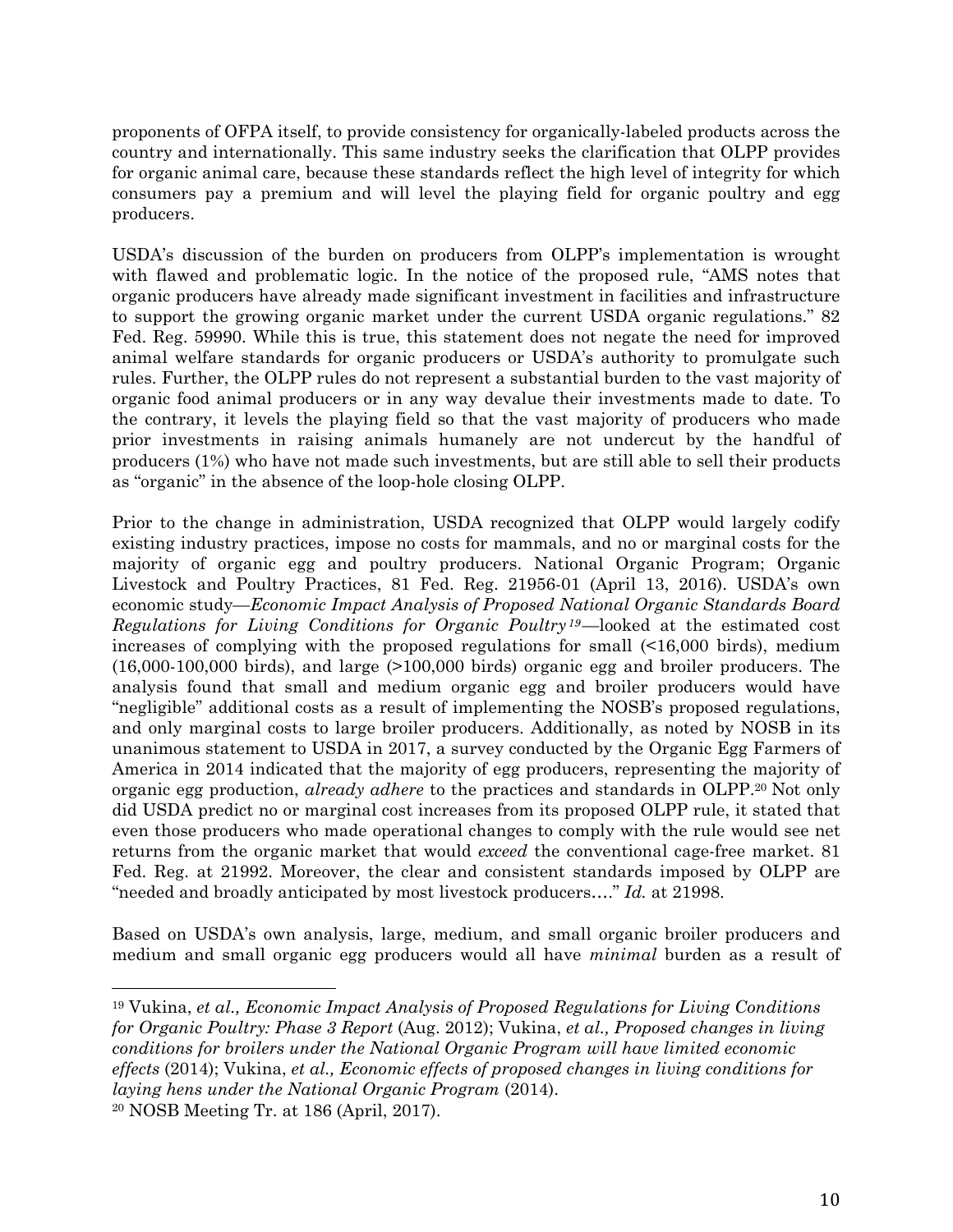implementing the regulations. These producers have made and continue to make significant investments to ensure their eggs and chicken meet a high standard of welfare, and have contributed significantly to the growing organic market. They are also largely in support of the OLPP rules going into effect.

The outliers are the handful of large organic egg producers, which account for only 1% of total organic egg producers in the U.S. Concerns over the investment and cost barriers required to bring an operation into compliance are limited solely to these large facilities. Because 100% of organic broiler producers and 99% of organic producers in the U.S. can comply with the OLPP rules with no or negligible changes to their current operations, USDA's new position that the rules represent an undue burden on producers is wildly unfounded.

USDA also posits that continued growth of the organic market in the U.S. since its establishment is evidence that the existing regulations are sufficient. 82 Fed. Reg. 59990. However, this logic is flawed—just because more consumers are choosing organic over conventional does not indicate that all organic foods are consistently produced to standards that live up to organic consumer expectations. As OIG found in its investigation, the lack of clarity of rules for the care of poultry resulted in inconsistent enforcement.21 According to agricultural economist Dr. John Ikerd, "[m]arkets for organic foods are fundamentally different from markets for conventional agricultural products…many 'organic values' are purely social or ethical and thus are not reflected in markets and cannot be assessed economically. These social and ethical values are major contributors to the existence of organic markets but are not reflected in supply of or demand for organic products."22 As such, the growth in the organic market is not definitive evidence that the social and ethical values of organic consumers are being fully met by the existing standards. It simply reflects that consumers are increasingly choosing organic over conventional products, which could be for any number of reasons from avoiding toxic pesticide residues and genetically engineered foods to the belief that organic products are more nutritious.23

Several surveys<sup>24</sup> have shown that many consumers purchase organic poultry products *believing* that all products carrying the organic seal were raised with a high level of welfare. This belief is likely behind the consistent growth in the organic poultry market. To allow a few large producers to continue operating at a lower bar undermines this growth in the future. It also runs counter to a central purpose of OFPA, "to assure consumers that

<sup>21</sup> OIG Report, *supra* n.13.

<sup>22</sup> Paige M. Tomaselli, Esq. & Lisa J. Bunin, Ph.D., *USDA Stalls Regulations to Improve Organic Poultry Living Conditions: Agency Hides Behind Faulty Economic Impact Assessment*, CFS (Apr. 2014), https://www.centerforfoodsafety.org/files/animal-welfarefinal\_56276.pdf.

<sup>23</sup> *Id.* at 8-10.

<sup>24</sup> Center for Food Safety, *Survey on Organic Eggs & Poultry* (Sept. 2013) (Online Survey, participants comprise a group of self-selected Center for Food Safety supporters who volunteered to take the survey, and they were not randomly selected); Consumer Reports National Research Center, *Natural Food Labels Survey: 2015 Nationally-Representative Phone Survey* (2015), http://greenerchoices.org/wp-content/uploads/2016/08/CR\_2015\_ Natural\_Food\_Labels\_Survey.pdf.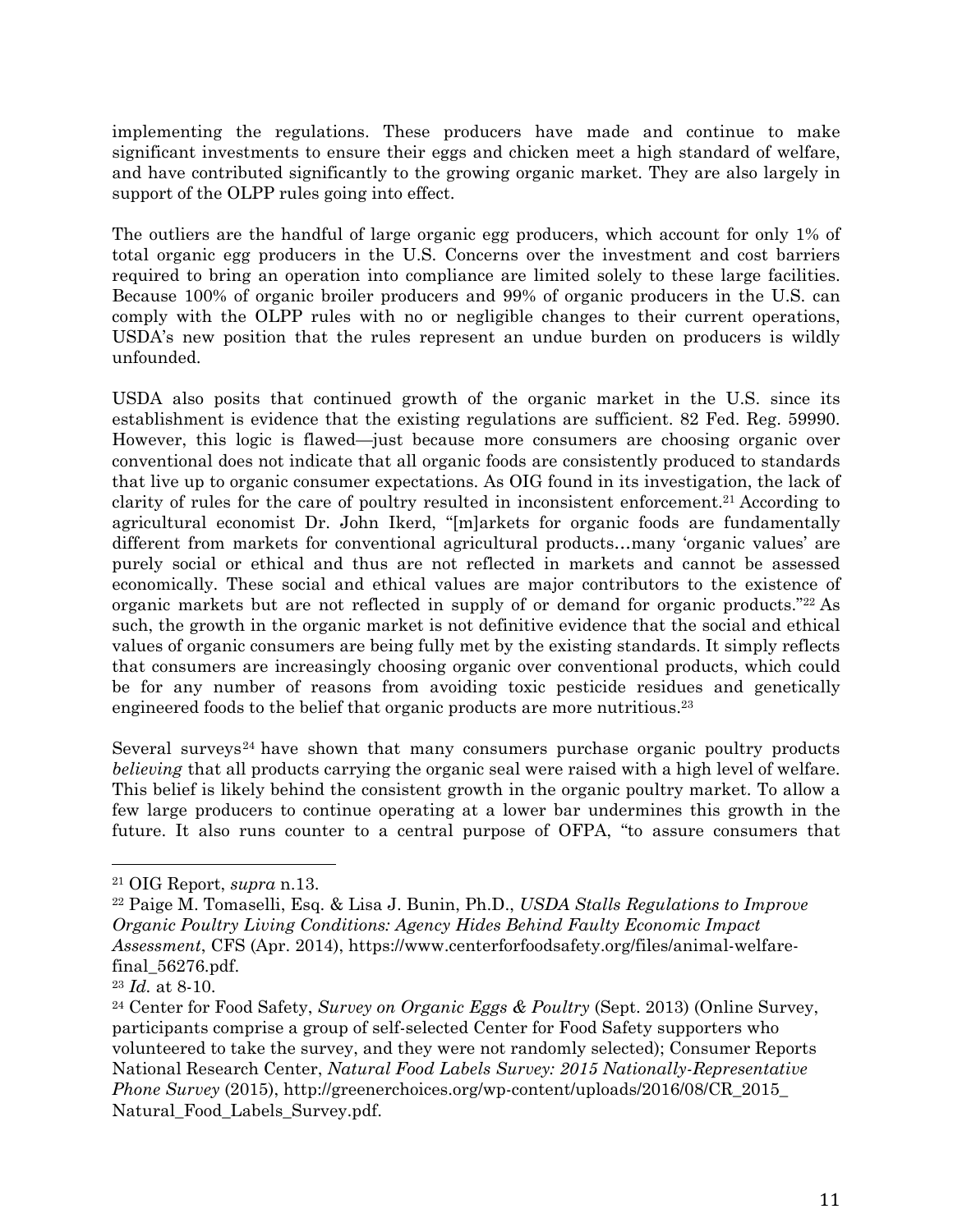organically produced products meet a consistent standard," contrary to the Agency's claims. 7 U.S.C. § 6501(2). Given that lack of consistency without OLPP, and some "organic" animals raised with significantly lower health/welfare standards than others, the failure to implement OLPP could be disastrous for consumer confidence in organic.25

USDA also expressed concern regarding the prescriptive nature of the OLPP rules and the potential for prescriptive regulations to discourage technological and social innovation in the industry. 82 Fed. Reg. 59990. First, the OLPP rules are not prescriptive. They prohibit practices and conditions for animals that do not meet the bar of animal care and welfare established by OFPA and which consumers expect from the organic label. They do not, however, prescribe strict methods of compliance, instead leaving open to individual producers the methods by which they choose to comply. As noted above, organic is a program that farmers opt into. As a voluntary program, it is critical that the regulatory framework prohibit all practices that do not conform to its basic principles and tenets. Second, it is precisely through the innovation of small and mid-size organic poultry producers that the OLPP rules have come to be. It is through innovation that the majority of producers have identified strategies for pasturing chickens sustainably and maintaining indoor housing conditions that promote the health and wellbeing of birds. The refusal of a few large producers to innovate and advance their systems is holding the industry, and now OLPP, back—not the other way around.

Simply, there are no "substantial costs" associated with OLPP. USDA's new conclusion to the contrary, 82 Fed. Reg. at 59991, is flawed and not supported by the record before the agency. The improvement of organic regulations would not result in "substantial costs" nor do they need to be "supported by evidence of significant market failure." *Id.* USDA's rejection of the "first alternative" of allowing the OLPP final rule to become effective was therefore arbitrary and capricious. "Market failure" is not a requirement for standard implementation under OFPA. *See* 7 U.S.C. §§ 6501 *et seq.* OLPP will fulfill the OFPA purpose to ensure organically produced products meet a consistent standard and to provide for the care of organic livestock as required in section 6509. Such a rule, indeed any organic rule, does not rely on a "market failure" for its justification. USDA has provided no explanation of where this "market failure" standard derives or why it should be applied to organic standards. As noted above, if consumer confidence in organic drops because it is allowed to become nothing more than more-expensive conventional food, there will be a catastrophic "market failure" in organic. That is why the NOP must improve standards where loopholes exist, to maintain the integrity of the organic label. Were a "market failure" needed—it is not—the disconnect between current consumer expectations for organically raised poultry and the requirements pre-OLPP constitutes such a failure. USDA's focus on costs to producers and "market failure" runs contrary to the letter and spirit of OFPA, and the evidence before the agency, and as such is an arbitrary and capricious rationale for withdrawing OLPP.

Additionally, to the extent USDA is basing its rationale for withdrawing OLPP on Executive Order 13771, which directs agencies to identify two existing regulations to be

<sup>25</sup> Tomaselli & Bunin (2014), *supra* n.22, at 11-12.